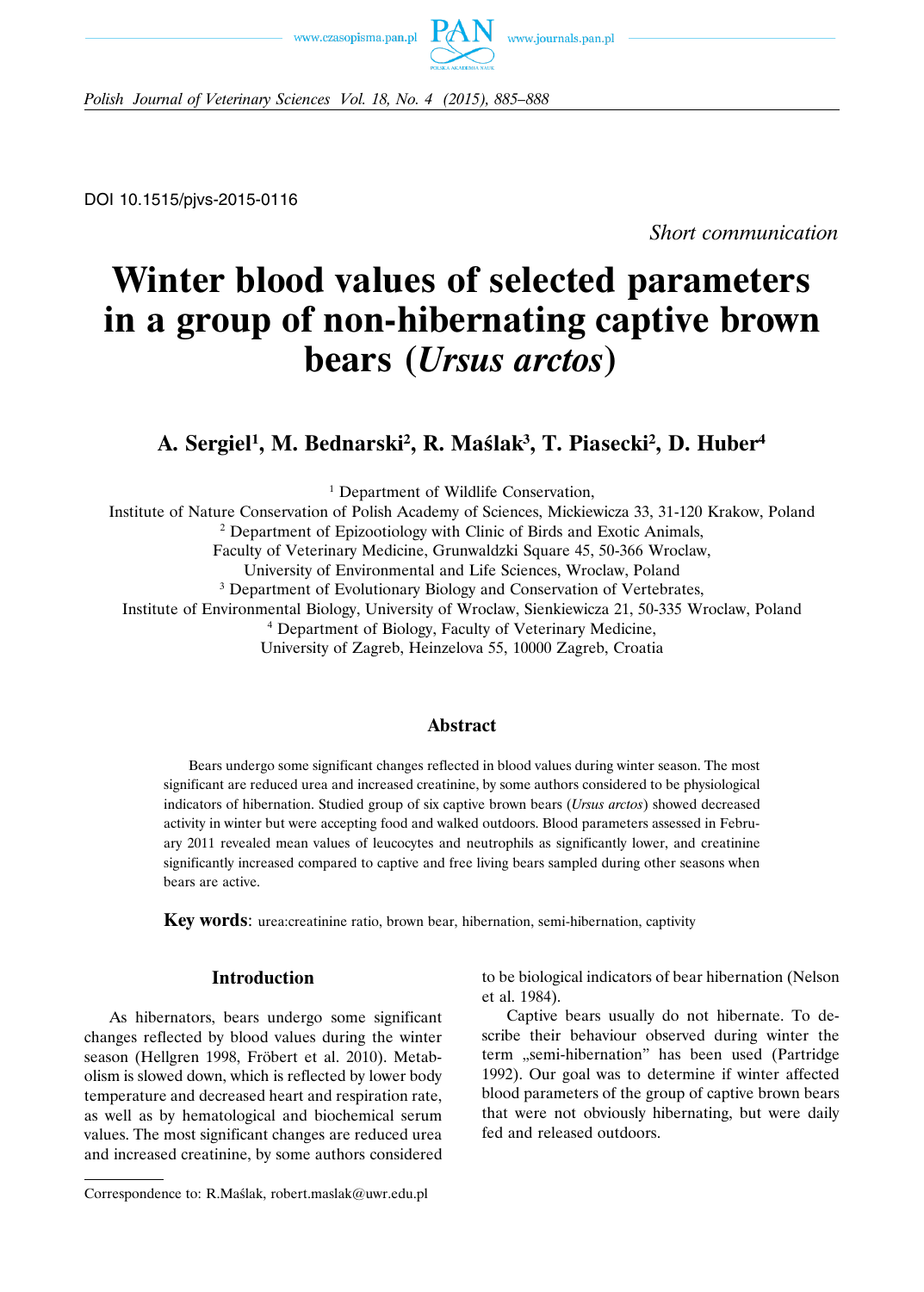www.czasopisma.pan.pl

Table 1. The means and standard deviations of hematological and biochemical parameters of examined brown bears  $(N=6)$  in Braniewo Zoo (Poland).

| Parameter            | Unit        | Mean   | <b>SD</b> | Min    | Max    |
|----------------------|-------------|--------|-----------|--------|--------|
| Red blood cells      | T/1         | 7.13   | 0.66      | 6.34   | 8.00   |
| Hemoglobin           | g/l         | 177.29 | 16.13     | 157.00 | 197.00 |
| Hematocrit           | 1/1         | 0.50   | 0.05      | 0.43   | 0.56   |
| White blood cells    | G/1         | 6.74   | 1.58      | 4.82   | 8.93   |
| Neutrophils          | G/I         | 5.33   | 1.65      | 3.64   | 7.65   |
| Lymphocytes          | G/I         | 1.12   | 0.31      | 0.77   | 1.47   |
| Eosinophils          | G/I         | 0.03   | 0.04      | 0.00   | 0.09   |
| Basophils            | G/I         | 0.01   | $0.01\,$  | 0.01   | 0.02   |
| Monocytes            | G/1         | 0.36   | 0.10      | 0.24   | 0.49   |
| <b>MCV</b>           | 1/cell      | 70.63  | 3.17      | 64.80  | 73.50  |
| <b>MCH</b>           | $g$ /cell   | 25.04  | 0.97      | 23.40  | 26.10  |
| <b>MCHC</b>          | G/I         | 355.71 | 4.39      | 350.00 | 361.00 |
| Plate                | T/l         | 388.94 | 282.63    | 46.60  | 766.00 |
| Total protein        | G/1         | 82.02  | 3.87      | 77.60  | 88.70  |
| <b>Albumins</b>      | G/l         | 41.13  | 7.18      | 27.00  | 47.60  |
| Creatinine           | $\mu$ mol/l | 207.83 | 54.02     | 138.70 | 278.80 |
| Urea                 | mmol/l      | 3.54   | 0.60      | 2.78   | 4.44   |
| Bilirubin            | mmol/l      | 1.32   | 0.41      | 0.69   | 1.67   |
| Cholesterol          | mmol/l      | 6.81   | 1.47      | 5.61   | 9.28   |
| Trigliceride         | mmol/l      | 3.19   | 1.43      | 1.85   | 5.43   |
| Potassium            | mmol/l      | 4.31   | 0.18      | 4.11   | 4.50   |
| Sodium               | mmol/l      | 123.17 | 2.02      | 120.20 | 125.10 |
| Chloride             | mmol/l      | 94.52  | 1.59      | 92.00  | 96.50  |
| Calcium              | mmol/l      | 1.97   | 0.12      | 1.76   | 2.12   |
| Magnesium            | mmol/l      | 1.13   | 0.18      | 0.94   | 1.42   |
| Inorganic phosphorus | mmol/l      | 1.75   | 0.22      | 1.41   | 2.04   |
| <b>AST</b>           | IU/1        | 74.48  | 20.67     | 58.10  | 113.40 |
| <b>ALT</b>           | IU/1        | 19.17  | 1.72      | 17.30  | 22.30  |
| Cholinesterase       | IU/1        | 922.40 | 333.08    | 353.70 | 1361.0 |
| Creatine kinase      | IU/1        | 256.63 | 288.16    | 35.10  | 787.70 |
| Alkaline phosphatase | IU/1        | 31.17  | 16.00     | 10.30  | 54.10  |
| <b>GGT</b>           | IU/1        | 31.92  | 36.55     | 11.60  | 105.70 |
| Alpha-amylase        | IU/1        | 38.65  | 19.28     | 20.70  | 65.80  |
| Lipase               | IU/I        | 46.34  | 33.54     | 11.81  | 87.50  |
| <b>GLDH</b>          | IU/I        | 7.37   | 1.32      | 5.95   | 8.90   |
| LDH                  | IU/I        | 476.63 | 88.13     | 412.60 | 649.20 |

# **Materials and Methods**

The study material consisted of blood samples obtained from femoral vein, during standard veterinary health check of six brown bears at the Braniewo Zoo (northeastern Poland,  $54^{\circ}23'N$  19 $^{\circ}50'E$ ) on 17 and 18 February 2011. Automated analyzers were used for hematology (CELL-DYN 3700 VET MODE) and serum biochemistries (Biosystems A25). Bears appeared clinically healthy and were in good or very good body condition. The rectal temperature and life signs were monitored during anesthesia and information on activity of the studied bears was collected.

The mean outside temperature at the location in December 2010-February 2011 was -14°C (range: - 24 to -4°C). Bears were being released into the outdoor enclosures during the day and were held at night in unheated indoor cages at actual temperatures in the

range of  $-4$  to  $+2$ <sup>o</sup>C. During this period the routine practice included daily offering of water and food.

Mean and standard deviations (SD) were calculated for each blood parameter (Table 1). The t-test for two unequal sample sizes was used for statistical comparisons of particular parameters measured in this study with published hematological and serum biochemistry values for both captive and wild brown bears in active seasons (Huber et al. 1997, Kusak et al. 2005). Values of  $p<0.05$  were considered as statistically significant. All statistical analyses were performed using R for Mac OS X, version 2.13.1 (R Development Core Team 2011).

#### **Results and Discussion**

The six bears studied averaged 15.8 y of age and 217 kg of body mass, and four of them were females.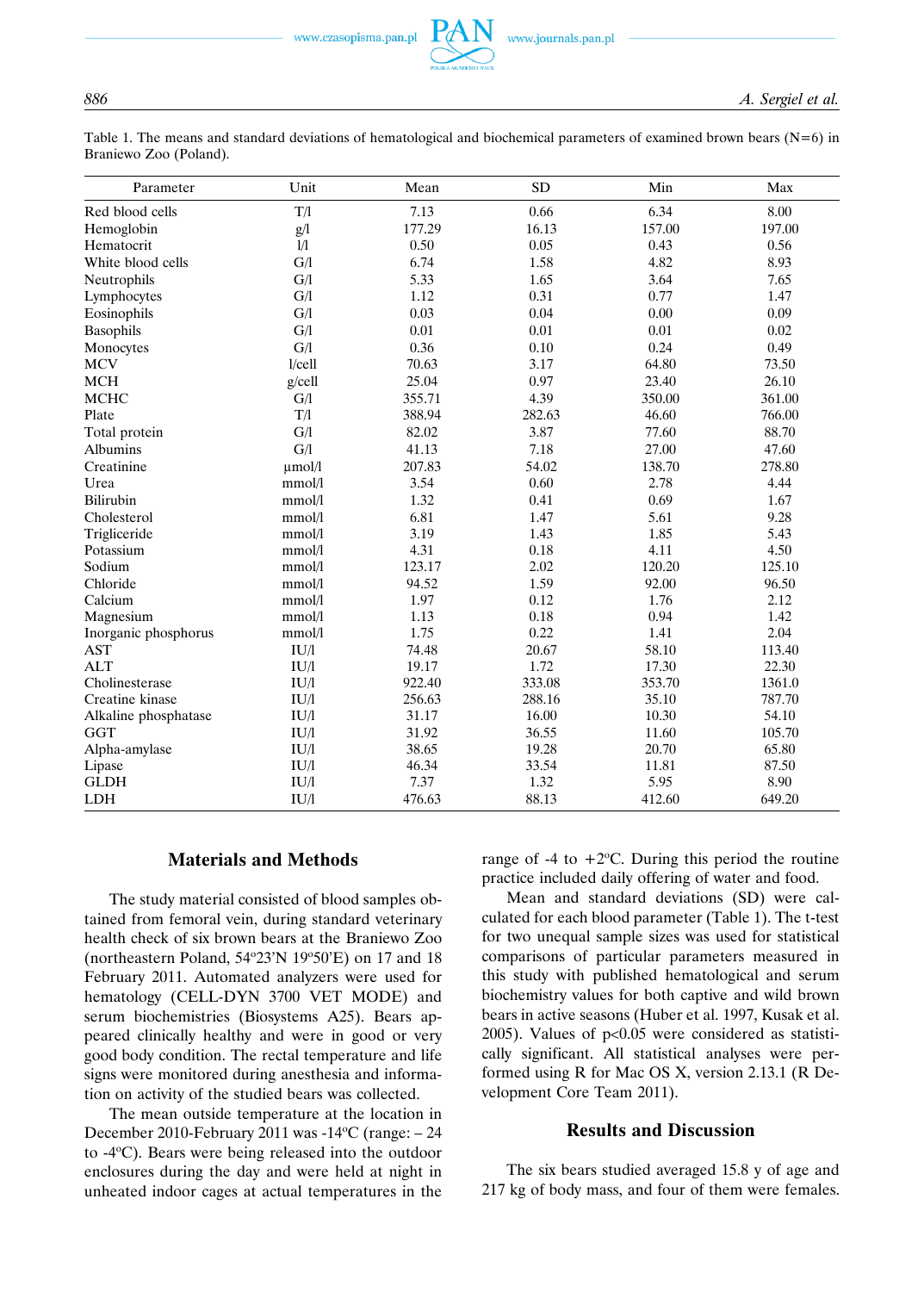Table 2. Biomarkers (urea, creatinine and urea: creatinine ratios) of hibernation in the blood of brown bears ( $N=6$ ) in Braniewo Zoo (Poland).

| Parameter          | Examined bears |       |       |       |       |       |  |  |
|--------------------|----------------|-------|-------|-------|-------|-------|--|--|
|                    |                | ∸     |       |       |       |       |  |  |
| Urea $(mg/dl)$     | 22.43          | 26.77 | 22.13 | 16.76 | 17.91 | 21.95 |  |  |
| Creatinine (mg/dl) | 2.87           | 3.0   | 1.90  | 2.35  | 2.00  | 1.53  |  |  |
| U:C                | 7.80           | 8.73  | 11.63 | 7.14  | 8.95  | 14.39 |  |  |

All six bears showed low activity. Sleep/rest was the dominant behavior both outdoors and indoors. The obvious indicator of lower activity was body temperature (mean  $35.9^{\circ}$ C) comparing to brown bears in the stage of full activity (37-37.5°C, Hissa et al. 1994). The temperature of hibernating free-ranging brown bears immobilized for research ranged from 32.2 to 34.8°C within 35 minutes after inducing anesthesia (Evans et al. 2012).

Comparing bears from Braniewo Zoo and captive bears sampled in Croatia during their active period (Kusak et al. 2005), statistically significant differences were found for white blood cells (6.74 G/L vs. 12.9 G/L; p<0.0369, respectively) and neutrophils (5.33 G/L vs. 10.53 G/L; p<0.0466, respectively) suggesting depressed immune function typical for hibernation (Hellgren 1998). For non-hibernating species, e.g. the Formosan black bear (*Ursus thibetanus formosanus*), white blood cells values are lower in winter as well due to lower immunological defense requirement at that time, but still higher than in bears during hibernation (Chang et al. 2006).

Mean creatinine concentration noted in this study was significantly higher than in the bears in their active period (207.8  $\mu$ mol/L vs. 97.3  $\mu$ mol/L, p<0.0001, respectively, Huber et al. 1997). Hissa (1997) also noted similar values in captive bears with significantly higher creatinine concentration during winter season comparing to summer. The study by Stenvinkel et al. (2013a) on free-ranging brown bears in Sweden captured in summer and in winter, showed the significant differences between mean values in many biochemical parameters, with creatinine significantly increased in winter.

The urea:creatinine ratios (U:C) were below 10 in four and slightly over 10 (but below 20) in two bears (Table 2). The U:C ratio of above 20 by some authors considered as the border value for bears in full activity (Nelson et al. 1973, Spady et al. 2009) was not found in bears under study. In the study by Stenvinkel et al. (2013a) the mean U:C ratio was 118 in summer and 14 in winter. Nelson et al. (1973) found the urea:creatinine ratio being ≥20 during active periods but during hibernation it decreased to  $\leq 10$ . However, these changes have been criticized as being inconsistent.

Some serum components fluctuate also in response to diet and are related to body condition, but in winter the nutritional effects might be masked by physiology of hibernation state itself (Noyce and Garshelis 1994). Although urea is in essence a product of protein metabolism and its level might be an effect of e.g. low protein diet, during hibernation the bear is metabolizing mainly fat (Stenvinkel et al. 2013b) and thus the effect of nutritional status and diet as itself might be dampened by physiological changes due to hibernation (Noyce and Garshelis 1994).

This report may be useful to develop and evaluate hematology and serum biochemistry health profiles of captive bears in winter. Their energy and nutrient metabolism at this stage requires further study.

#### **References**

- Chang G, Mao FC, Yang C, Chan F (**2006**) Hematological profiles of the Formosan black bear (*Ursus thibetanus formosanus*). Zool Stud 45: 93-97.
- Evans A, Sahlen V, Stzen O, Fahlman D, Brunberg S, Madslien K, Frobert O, Swenson JE, Arnemo JM (**2012**) Capture, anesthesia and disturbance of free-ranging brown bears (*Ursus arctos*) during hibernation. PLoS One 7: e40520.
- Fröbert O, Christensen K, Fahlman Å, Brunberg S, Josefsson J, Särndahl E, Swenson JE, Arnemo JM (2010) Platelet function in brown bear (*Ursus arctos*) compared to man. Thromb J 8: 11.
- Hellgren EC (**1998**) Physiology of hibernation in bears. Ursus 10: 467-477.
- Hissa R (**1997**) Physiology of the European brown bear (*Ursus arctos arctos*). Ann Zool Fenn 34: 267-287.
- Hissa R, Siekkinen J, Hohtola E, Saarela S, Hakala A, Pudas J (**1994**) Seasonal patterns in the physiology of the European brown bear (*Ursus arctos arctos*) in Finland. Comp Biochem Physiol A Physiol 109: 781-791.
- Huber D, Kusak J, Zvorc Z, Baric Rafaj R (**1997**) Effects of sex, age, capturing method, and season on serum chemistry values of brown bears in Croatia. J Wild Dis 33: 790-794.
- Kusak J, Baric Rafaj R, Zvorc Z, Huber D, Forsek J, Bedrica L, Mrljak V (**2005**) Effects of sex, age, body mass, and capturing method on hematologic values of brown bears in Croatia. J Wildlife Dis 41: 843-847.
- Nelson RA, Beck TD, Steiger DL (**1984**) Ratio of serum urea to serum creatinine in wild black bears. Science 226: 841-842.